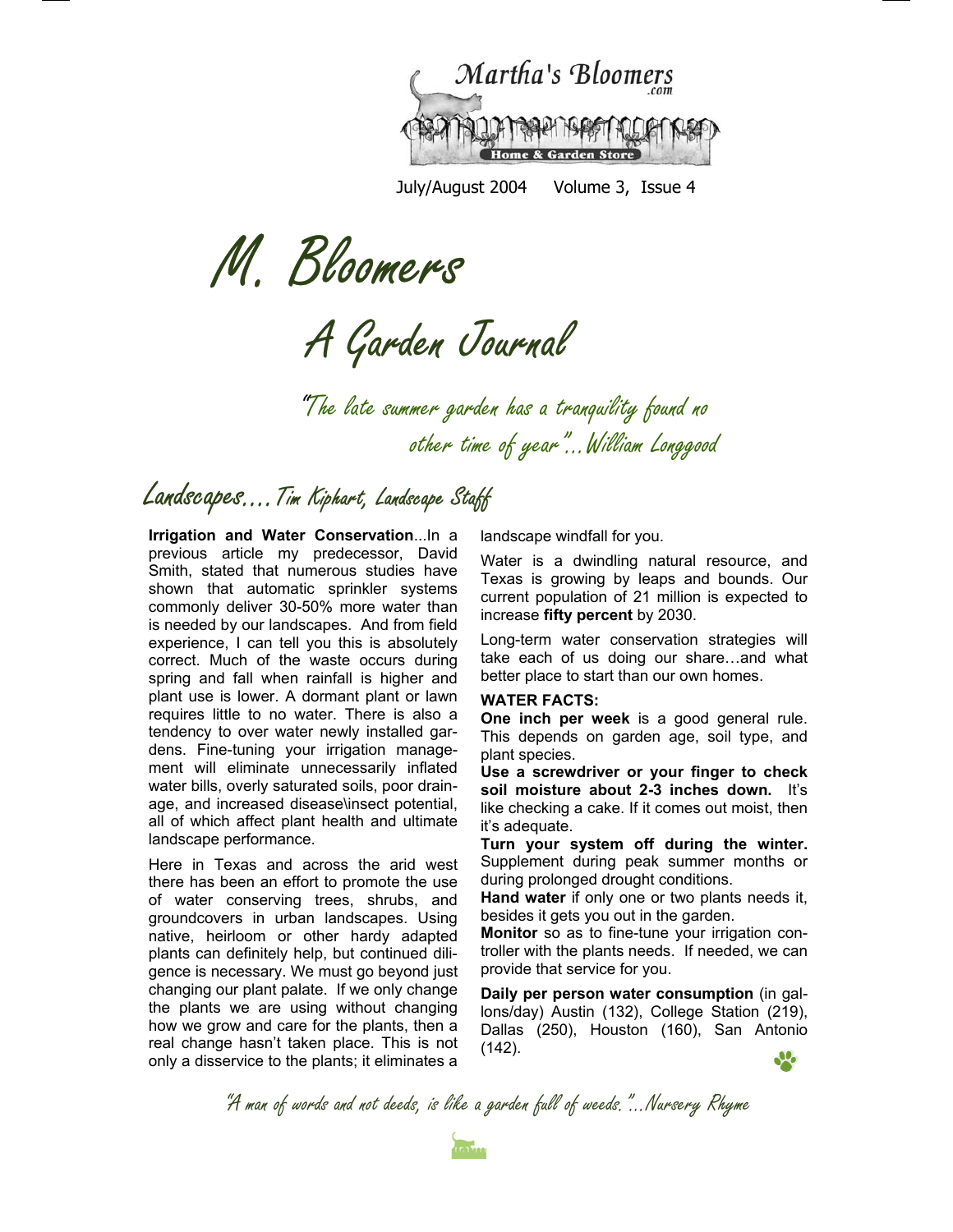# From the Hot House...David Albrecht, Horticulturist

**Wright's Desert Honeysuckle—** One topic at the forefront of many people's mind this time of year is what they can plant in the full sun that will not only be attractive but, also heat tolerant. One plant that fits this description very well is Wright's Desert Honeysuckle. There are also other common names such as hummingbird bush and flame anisacanthus. The botanical name is *Anisacanthus quadrufidus.* This Texas native is hardy to Zone 7 and frost tolerant to 5°F. It's native habitant is along streams and dry ditches in the southern-most edge of the Edwards Plateau of south Texas. Besides being heat tolerant Anisacanthus is drought tolerant and handles reflected heat, such as from sidewalks, streets, and walls.

Anisacanthus is also an excellent hummingbird and butterfly attractant. It is well adapted to a variety of soils and can be grown in part shade but performs (blooms) best in full sun. Anisacanthus is best described as a small, deciduous, perennial shrub that reaches a height of three to four feet and a width of about the same. It has a very open architecture and lance shaped leaves three-fourths to two inches long.

Since Anisacanthus comes out in the late spring, there is plenty of opportunity to promote a more compact and attractive plant with pruning. In most nurseries it is available with either orange or red flowers that are one and a half inches long by one half inch wide. The flowers are trumpet or tubelike and borne on terminal spikes. These flowers begin in the heat of summer and last until frost. Even in the winter this can be an attractive and interesting plant due to the upright architecture and the exfoliating bark it exhibits on the larger branches.

## Water Gardening...by Karen M. Breneman, Author

**Color in the Summer Garden...**Red, fuchsia, turquoise, pink, black, emerald green, and white, all colors of the rainbow flutter by on the wind with an occasional yellow with black stripes, orange with black or bright lemon yellow. No, the color and movement in the garden is not flowers nodding in the breeze, but the true jewels of the garden are the dragonflies, damselflies, butterflies and birds attracted to a pond. Ponds of all sizes can and do attract wildlife. The larger the pond the more activity; therefore, the saying "Prepare it and they will come" is once again proven true.

"What about mosquitoes?" This is often the first question asked in pond discussions.

Creating your own therapy garden is fun and easy.

Yes, mosquitoes are attracted to water, but a properly stocked water feature captures the adults and prevents any laid eggs and larvae from reaching the adult

stage, thus reducing the number of biting adults. The mosquitoes provide food for the fish, dragonfly and damselfly, water beetles, tadpoles, frogs and others attracted to the water. The properly planted and stocked pond provides places for the predators to live. The underwater plants allow places for the young to hide, since many of them are also food for others in the pond. The floating plants provide places for the dragonflies and damselflies to lay their eggs. The marginal or bog plants with their taller stems give places for the damselflies and dragonfly nymphs to climb above the water level for the step from nymph to adult. This is also the place to look for different frogs laying in wait for anything that flies too close. A multitude of hungry mouths are watching and waiting for the mosquitoes.

Water gardens from small containers to large earthen bottom ponds add another dimension to the landscape. In today's stressful society many ads promote drugs to alleviate the stress, but a less expensive and healthier solution lies in utilizing the creatures of nature. Horticultural therapy is a recognized method of relaxation and rehabilitation. Creating your own therapy garden is fun and easy. Plan and stock your own water garden and see how the stress floats away on the wings fluttering in the summer breeze.

**SP** 

"If you would be happy your whole life long, Become a gardener"...Old Chinese Proverb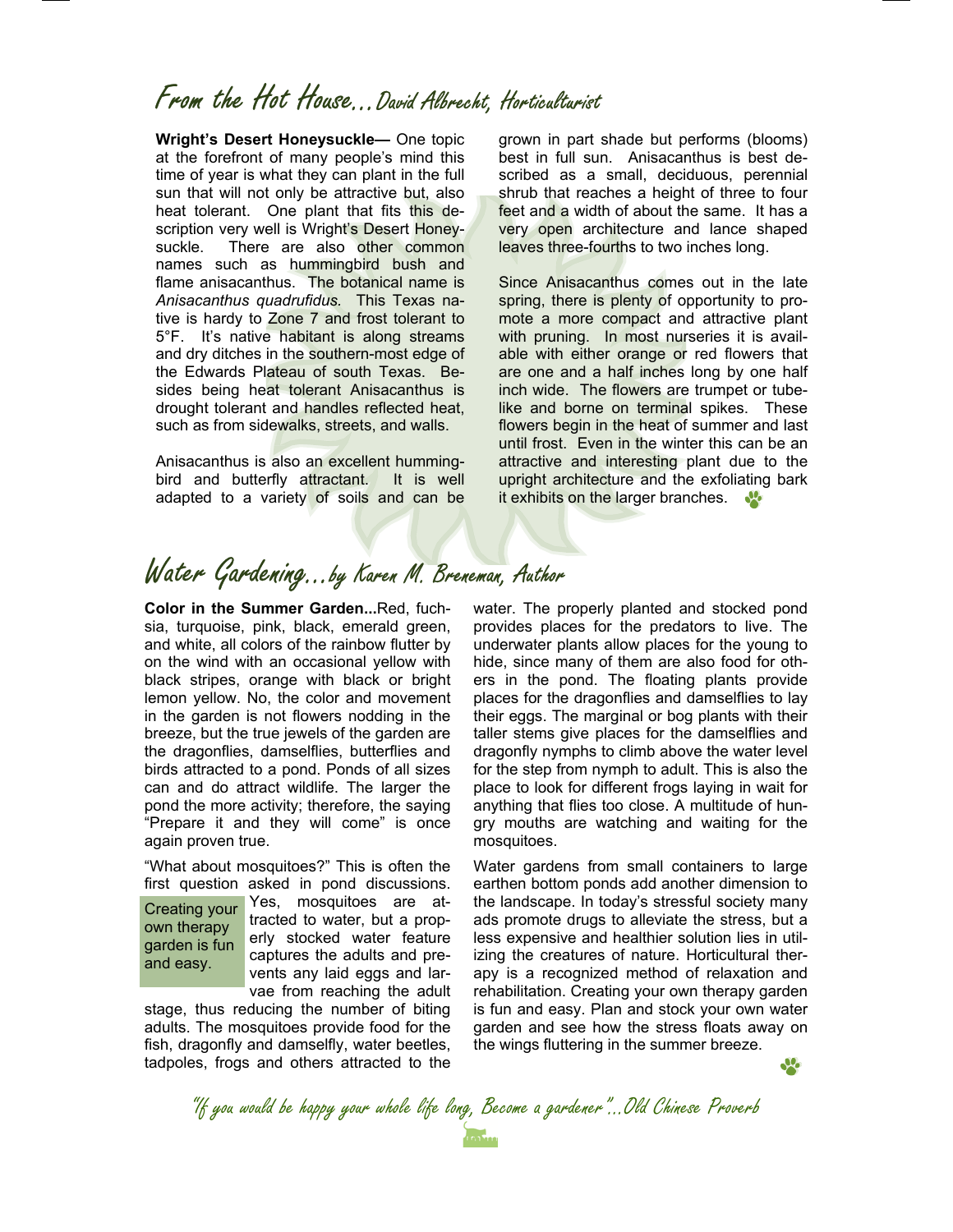# Decorating Tips…Tricia Barksdale, Petals 'n Bloomers

**Discover a World of Fresh Ideas (from the Bahamas to Tuscany)...**If you need a tropical punch added to your summer, join us for our Summer Floral Luncheon. We won't be eating flowers, but we will enjoy many delicacies by Pam Hays from Café M. Bloomers. Fourteen tables will be decorated by Petals n' Bloomers with themes such as:

Bahama Mamas **Provence** Birthday Princess Tuscany

The Cottage Garden Pink Flamingos

After the wild and crazy fun we had at the Spring Floral Luncheon, we look forward to this one also being a great outing for you and your friends. Why just give a party when you could host an event?

Organics…Sharon Murry, Staff

**Mother Nature's Way...**There are many gardeners today looking for natural practices for fertilizing, and eliminating disease and insects in their gardens. They have learned that poor soil can only produce poor plants.

Re-building the soil to the way Mother Nature intended is the logical way to keeping your soil healthy. Think of the forest floor. Mother Nature fertilizes the forest with dead leaves, animals, twigs, branches, rain water and anything else that has spent its life there. The forest thrives and the soil underneath the "compost" on the forest floor is rich in nutrients and micro-organisms to keep the soil and vegetation healthy. Remember this as you prepare your gardens, flower beds and lawns.

Earthworms thrive in organic matter. Having earthworms in your soil is like having a

### **Summer Floral Luncheon**

**Monday, July 12, 2004** 

**Two Seatings:** 

**10:30 am—12 Noon Brunch Menu 1:00 pm—2:30 pm Lunch Menu** 

Cost \$25.00 per person. Reservations confirmed with credit card by calling Tricia at (936) 825-8577.

*Send a Smile Any Day!* 

### *Petals 'n Bloomers Florist*  **(936) 825-8577**

tunneling machine working 24-hrs a day to aer ate your soil. An extra bonus is that the Earthworms leave behind their "black gold". Earthworm droppings are very high in nitrogen. Use natural ingredients for foliar and soil fertilizing to prevent harming the Earthworms. These natural ingredients include fish emulsion and seaweed at a rate of 2 tablespoons of fish emulsion plus 1 tablespoon of seaweed per 1 gallon of water for foliar feeding or for soaking root areas.

Do not add anything to the soil that could harm the beneficials that live there. Make your own compost and add it to your existing soil.

Learning how to use ingredients such as orange oil for killing fire ants, garlic-pepper teas for insect and disease control, compost teas with molasses for fertilizing are just a few ways of preserving and re-building soil the way Mother Nature intended. Don't forget to feed the birds as they are an important part in the life cycle of pest management.



"A man should never plant a garden larger than his wife can take care of"...T.H. Everett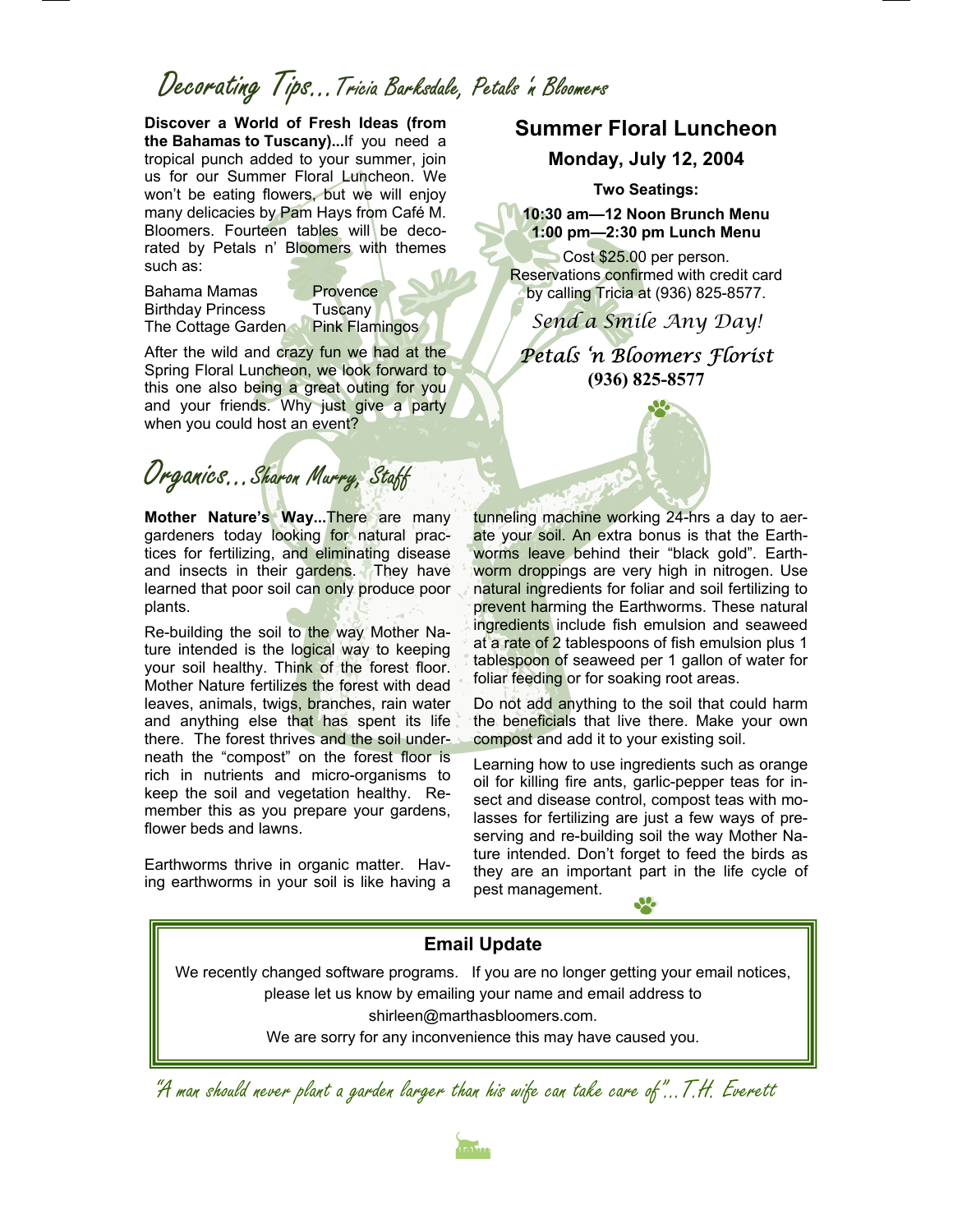## Compost…from a friend

**Gardens Are Friends...***This is a story from a friend…*One day, when I was a freshman in high school, I saw a kid from my class walking home from school. His name was Kyle. It looked like he was carrying all of his books. I thought to myself, "Why would anyone bring home all his books on a Friday? He must really be a nerd." I had quite a weekend planned (parties and a football game with my friends tomorrow afternoon), so I shrugged my shoulders and went on.

As I was walking, I saw a bunch of kids running toward him. They ran at him, knocking all his books out of his arms and tripping him so he landed in the dirt. His glasses went flying, and I saw them land in the grass about ten feet from him. He looked up and I saw this terrible sadness in his eyes.

My heart went out to him, so I jogged over to him and as he crawled around looking for his glasses, and I saw a tear in his eye. As I handed him his glasses, I said, "Those guys are jerks. They really should get lives." He looked at me and said, "Hey thanks!" There was a big smile on his face. It was one of those smiles that showed real gratitude. I helped him pick up his books, and asked him where he lived. As it turned out, he lived near me, so I asked him why I had never seen him before. He said he had gone to a private school before now. I would have never hung out with a private school kid before. We talked all the way home, and I carried some of his books. He turned out to be a pretty cool kid. I asked him if he wanted to play a little football with my friends. He said yes. We hung out all weekend and the more I got to know Kyle, the more I liked him, and my friends thought the same of him.

Monday morning came, and there was Kyle with the huge stack of books again. I stopped him and said, "Boy, you are gonna really build some serious muscles with this pile of books every day!" He just laughed and handed me half the books.

Over the next four years, Kyle and I became best friends. When we were seniors, we began to think about college. Kyle decided on Georgetown, and I was going to Duke. I knew that we would always be friends, that the miles would never be a problem. He was going to be a doctor, and I was going for business on a football scholarship. Kyle was valedictorian of our class. I teased him all the time about being a nerd. He had to prepare a speech for graduation. I was so glad it wasn't me having to get up there and speak.

Graduation day, I saw Kyle. He looked great. He was one of those guys that really found himself during high school. He filled out and actually looked good in glasses. He had more dates than I had and all the girls loved him. Boy, sometimes I was jealous. Today was one of those days. I could see that he was nervous about his speech. So, I smacked him on the back and said, "Hey, big guy, you'll be great!" He looked at me with one of those looks (the really grateful one) and smiled. "Thanks," he said.

As he started his speech, he cleared his throat, and began. "Graduation is a time to thank those who helped you make it through those tough years. Your parents, your teachers, your siblings, maybe a coach...but mostly your friends...I am here to tell all of you that being a friend to someone is the best gift you can give them.

"I am going to tell you a story," he said. I just looked at my friend with disbelief as he told the story of the first day we met. He had planned to kill himself over the weekend. He talked of how he had cleaned out his locker so his Mom wouldn't have to do it later and was carrying his stuff home. He looked hard at me and gave me a little smile. "Thankfully, I was saved. My friend saved me from doing the unspeakable."

I heard the gasp go through the crowd as this handsome, popular boy told us all about his weakest moment. I saw his Mom and Dad looking at me and smiling that same grateful smile. Not until that moment did I realize the depth a friendship can have.

Never underestimate the power of your actions. With one small gesture you can change a person's life...for better or for worse. God put us all in each other's lives to impact one another in some way.

God gave us gardens to have a place where we can find solitude and peace…a place where we can find strength in our weakest moments. A garden is our friend with a colorful smile, a friendly wave in the breeze, and a fragrance to touch our very souls. Gardens are our friends. "Friends are angels who lift us to our feet when our wings have trouble remembering how to fly."

There is no beginning or end. Yesterday is history. Tomorrow is mystery. Today is a gift. Show your friends that you care.

#### *Editor's note:*

*This issue of "A Garden Journal" marks the sixth anniversary of planting the seed of what has become Martha's Bloomers. By the way, at that moment, I was with a friend in her garden. At that time of great strife in her life, she told me, "without my garden, I could not make it". The seed has flourished, thanks to Barbara Floyd. ST* 



"A garden is a delight to the eye and a solace for the soul"...Sadi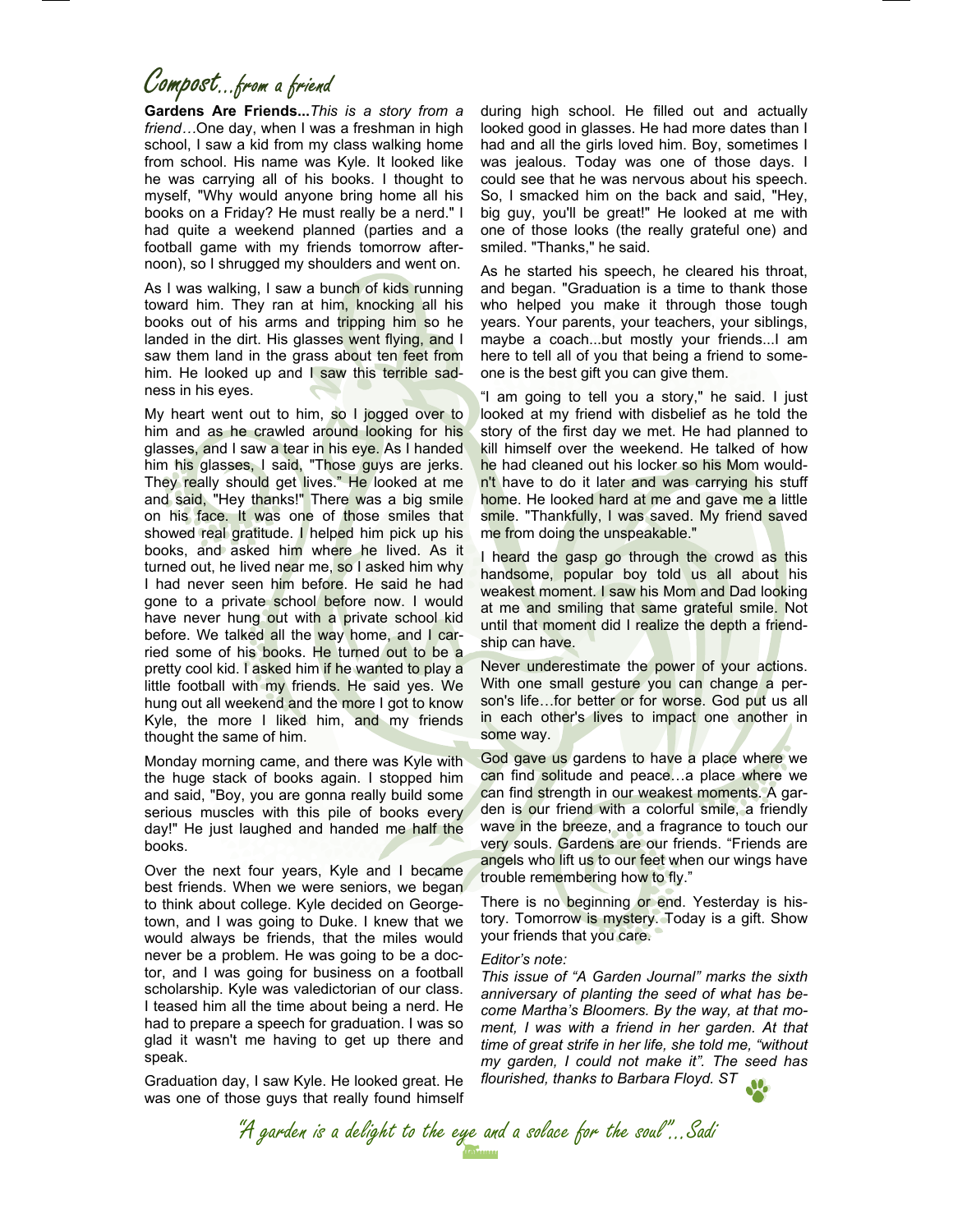Ask Martha & Bloomer….



**Dear Martha:** How can I "cool" off my outdoor courtyard?

**Martha here...**Give your outdoor courtyard a feeling of coolness by adding the sights and sounds of water. An arbor with flowering vines and blooming shade plants like Hoya's and Violets would be nice too.

> **Dear Bloomer:** What is a good plant that will give me lots of color in this hot Texas summer sun?

**Bloomer here...**Why the hibiscus, of course! It comes in a variety of beautiful colors that will last all summer long.

# What's Cooking at Café M. Bloomers?...Amy Keilers

**Seven Ways to Cool Off your Kitchen...**Right about now you can probably see the summer heat rolling off the pavement outside your kitchen window. So naturally, the last thing on your mind is to fire up the oven to prepare a hearty meal. Try these tips to keep your cool this summer:

1. If possible, cook before the heat of the day. While you are cooking, make double portions to use for another day.

2. Take advantage of fresh fruits and vegetables. You can make a salad into a meal by adding grilled or deli meats. Fruits such as grapes, peeled bananas and melons can be frozen and served as an afternoon snack or for dessert.

3. Visit a delicatessen. Sliced deli meats can replace hours of hot kitchen cooking. Make sandwiches, wrap them loosely in foil and place them on the grill for 8-10 minutes for a hot meal.

4. Serve cool desserts. Fill a pie crust with your favorite ice cream. To serve, top it with syrup, whipped cream or nuts (depending on your ice cream choice) and freeze until firm.

5. Dress up your drinks. Make special ice cubes by placing a berry of your choice in each section of an ice cube tray and fill the ice tray halfway with water. Freeze and add the cubes to your favorite drinks. To dress up iced tea, add a sprig of fresh mint or lavender to your tea as it brews. Decorate beverages with edible flowers such as orchids or nasturtiums and serve them in a frosty glass.

6. Move the heat outdoors. Host a backyard barbeque and grill your favorite meats and vegetables in a marinate of choice. But remember once you have marinated the meat, the marinate should be discarded. If you plan to serve the marinate with your meal, reserve some prior to adding the meat.

7. Go out to eat…Visit Café M. Bloomers and let us do the cooking. For summer time, we are featuring special dishes to keep your kitchen (and ours) cool.

For further tips and recipes to help you keep your kitchen cool, register for Molly Fowler's "Cooling off the Kitchen" cooking class July 7 at 10:30 am. We will be preparing a cool fruit soup, Cobb salad and a summer parfait. Limited seating for this morning cooking class. Make your reservations today by calling

R

Café M. Bloomers at (**936) 870-3277**.